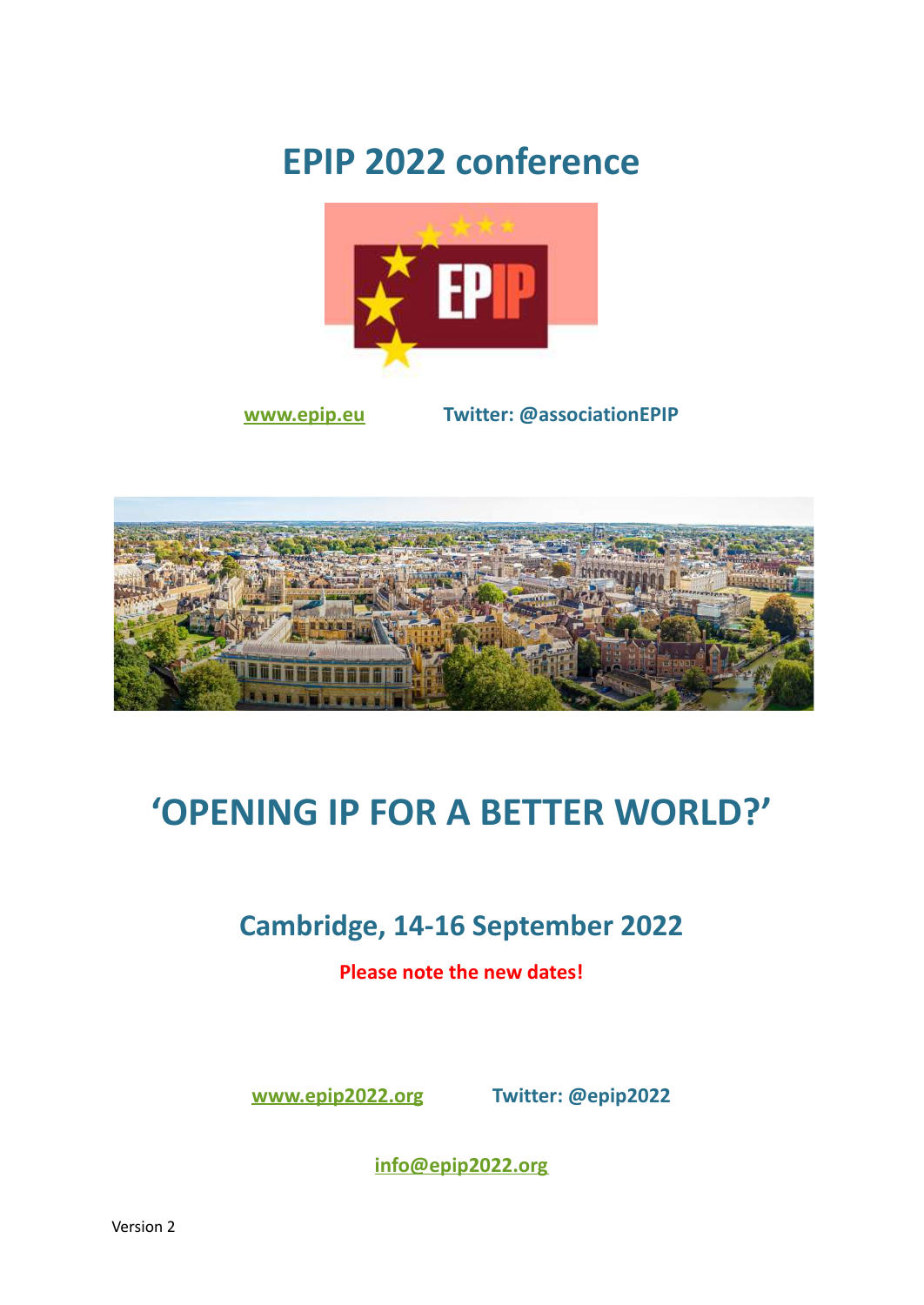### **CALL FOR PAPERS AND THEMED SESSIONS**

**EPIP,** the **European Policy for [Intellectual](https://www.epip.eu) Property** association, invites **submissions for** its 17th annual conference. The conference will take place in **Cambridge (United Kingdom),** from **14-16 September 2022** (please note the new dates!), hosted by the **[Innovation](http://www.iipm.eng.cam.ac.uk/) and IP [Management \(IIPM\) Laboratory](http://www.iipm.eng.cam.ac.uk/)** and the **Centre for IP [and Information Law \(CIPIL\).](https://www.cipil.law.cam.ac.uk)**

EPIP is an international, independent, interdisciplinary, non-profit association of researchers on economics, management, law, policy, engineering and other areas. EPIP 2022 will be organized as a hybrid conference with the option to attend physically in Cambridge and online.

With this call we invite contributions from all over the world: **Full manuscripts or extended abstracts of papers** as well as **proposals for themed sessions**.

Research scholars, academics, practitioners, policy makers and anyone interested in economic, managerial, legal, and political aspects of IP are encouraged to submit and/or to attend the conference. To assist our planning, we ask you to indicate your preferred choice of attendance (in-person or online) during the submission process. We especially encourage participation from lower- and middle- income countries (LMIC). Details related to possible fee discounts for LMIC participants will be issued on the conference website at a later date.

#### **'OPENING IP FOR A BETTER WORLD?'**

Massive challenges lie ahead to create a better world, a world with less poverty and hunger, a world in which everyone has access to clean water, medicine, affordable and clean energy, reduced inequalities, where cities and communities are sustainable, human rights are not abused, with strong institutions, peace and justice, including climate justice striving towards Carbon Net Zero emissions.

Innovation and creativity are said to be paramount for achieving a better world, addressing global challenges, such as the Sustainable Development Goals (SDG), fighting the current COVID-19 pandemic and limiting global temperature rise to a maximum of 1.5 degree.

For the climate crisis, for instance, it is estimated that to date only 50% of climate change mitigation or adaptation (CCMA) technologies, have yet been developed or are affordable at scale needed to achieve Carbon Net Zero. At the same time, we witness unequal access to and dissemination of existing, often IP-protected innovations. Often they are hardly accessible in countries most affected by the climate crisis (e.g. in the Global South) – even though these countries have contributed comparably little to rising temperatures. Similarly, while many exclaimed 'no-one is safe until everyone is safe' when COVID-19 vaccine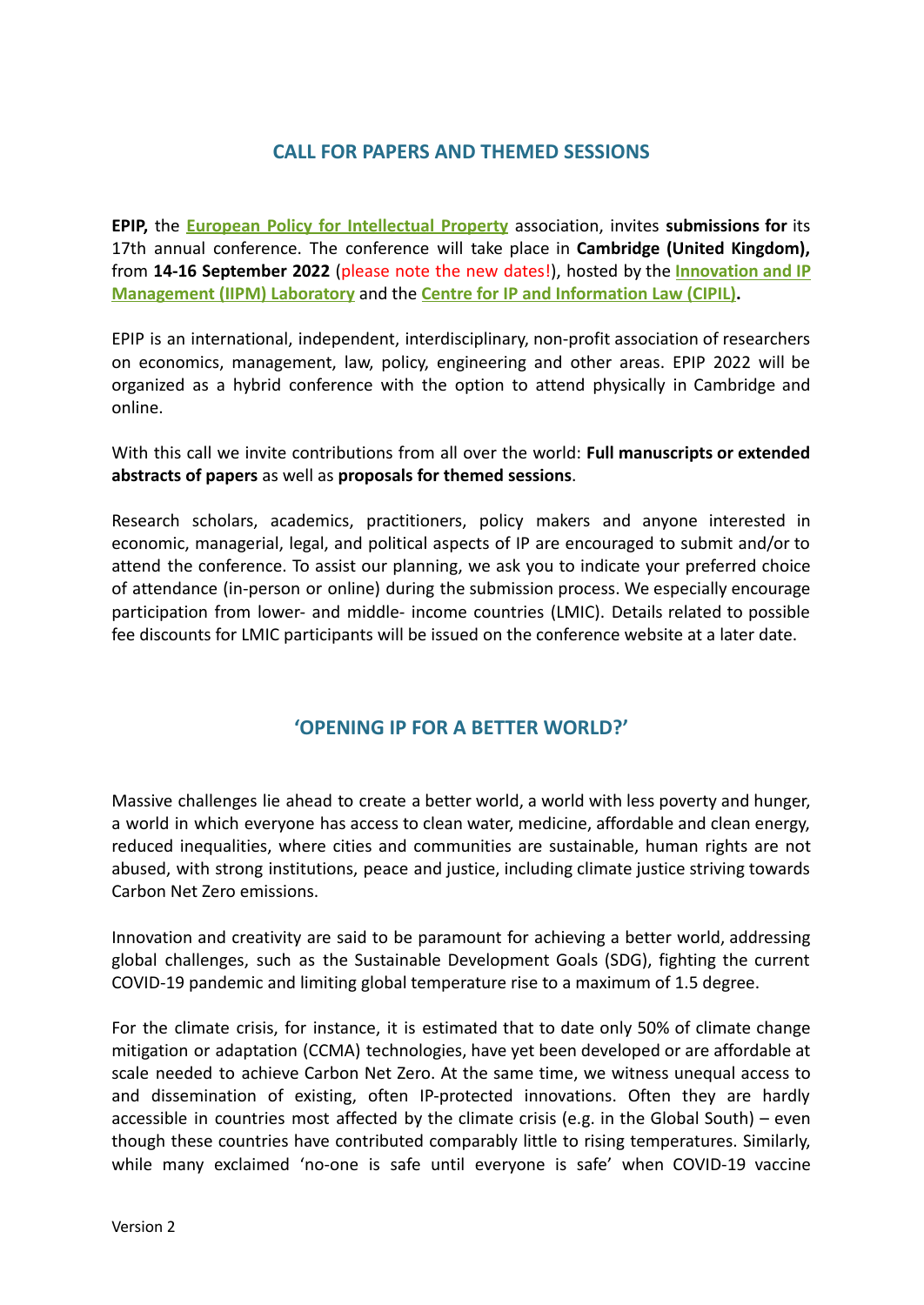development utilised significant amounts of government funding, it is mostly poor countries that are unable to access vaccines and related medical technologies sufficient to treat vulnerable populations.

Innovation is not limited to novel technologies, products/services or business models, but refers to novel educational models, institutions, governance mechanisms, legal frameworks and policy instruments as well. However, we have to be mindful of its 'dark side'. Some innovations, for instance the mass commercialization of the internal combustion engine and widespread accessibility of refined fossil fuels, have undoubtedly contributed to economic growth and development, but have also created some of the current problems, such as air pollution and global rise of CO2 levels in the atmosphere. And while many innovations have benefitted those able to afford and utilise them, their use has not infrequently had severe consequences for other (usually poorer) populations, and even more so on other living beings on this planet, including biological diversity as such.

Intellectual Property (IP) rights such as patents, copyrights, trade marks and design rights are established instruments to encourage creativity and incentivize inventiveness. In addition to 'formal' IP rights, intangible assets, such as know-how, algorithms, data, and trade secrets are increasingly valuable for businesses as well, which possibly raise new tensions including with data protection rights. While the financial and economic benefits for IP owners and their licensees are relatively well accepted, the use of IP and its associated legal systems for creating social and environmental benefits for all, such as to support the achievement of sustainable development goals (SDGs), needs significant research.

Although sometimes linked to innovation, there is also less consensus as to the role of trade marks and their legal protection in tackling global challenges. On the one hand, it might be argued that strong protection of trade marks has played a role in generating artificial need and facilitating consumption practices which lie behind the environmental crisis. If so, it might be thought desirable at the very least to pare back such legal protection to the minimum necessary to prevent real deception of purchasers. However, it has also been suggested that trade marks allow brand owners to be held to account by consumers, who can limit their custom to those brands who support good labour practices, have good human rights records, environmental performance, etc. In the latter case, trade marks as legal instruments still depend on their exclusive use to indicate origin, except perhaps in the case of "certification marks" and other qualitative endorsements where anyone who meets the specified standards might be entitled to use.

IP related disputes often focus on balancing the exclusivity nature of IP rights as innovation incentives with affordable access at scale to innovations, often particularly those that are successful. Examples include the impact of patents on maximising R&D investments for the development of life saving medicines (e.g. HIV drugs) - which might not have been developed at all without these incentives - and the behaviour of particular IP owners maximising the exploitation of IP rights, such as in the pharmaceutical industry with negative effects on affordability and accessibility.

Copyright and paracopyright, such as technological measures, have sometimes emerged as impediments to research and innovation that has been enabled through technological innovation. This led some countries to introduce exceptions to facilitate text and data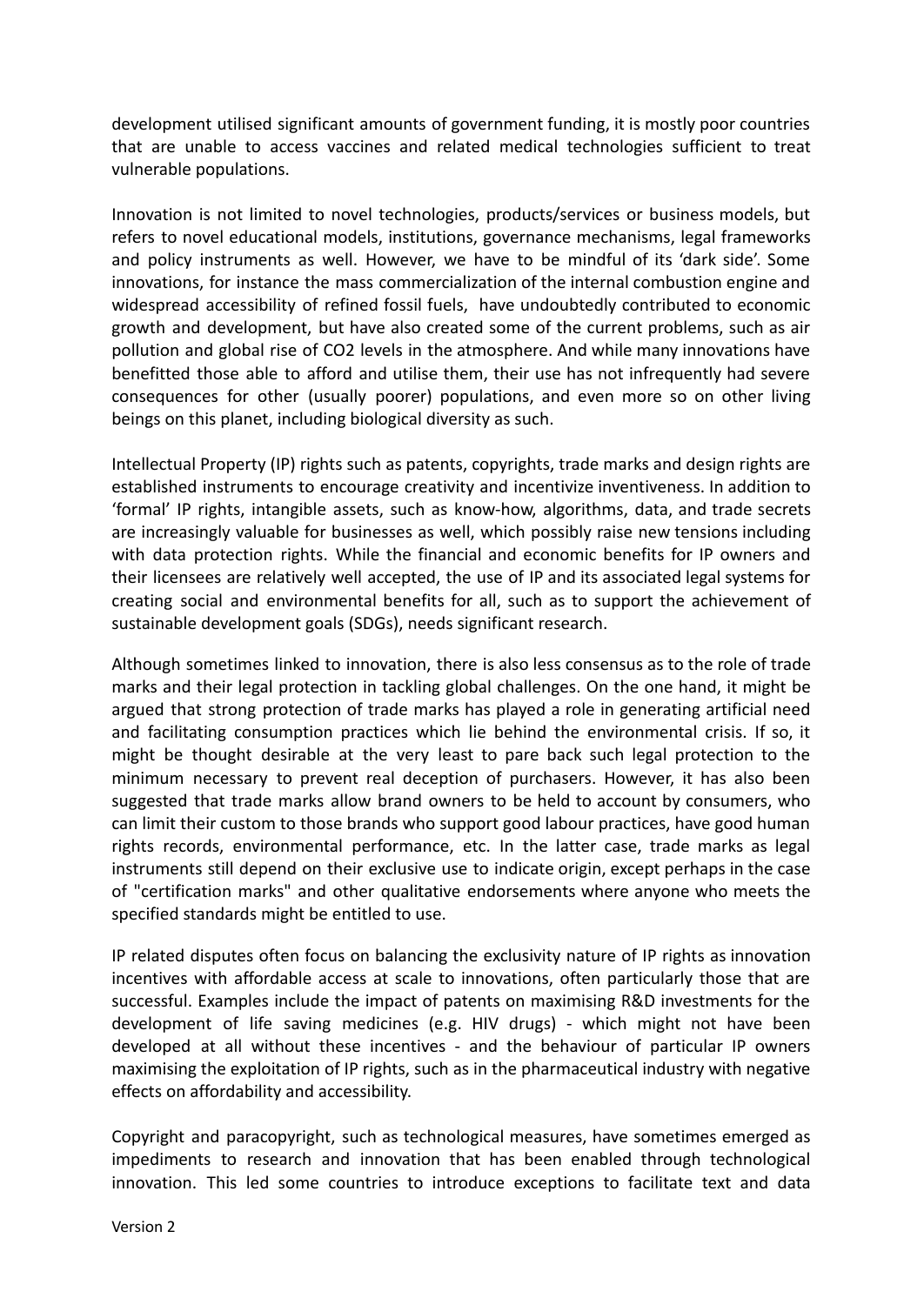mining. Recent developments such as digitalization, data sciences, machine learning and artificial intelligence, space research, quantum computing and synthetic biology further strengthen the necessity to understand and address complexities and challenges involved in steering the use of IP for betterment of human society.

Apart from IP related ownership and exclusivity aspects, questions on how IP is/could/should be used/shared with others for effective collaborative development of solutions for a better world needs further scrutiny. All kinds of actors, including individuals, companies, not-for-profit organisations and universities employ various forms of contractual agreements to govern IP usage/sharing, such as for joint/collaborative research and development and internal, national as well as international technology transfer.

Challenges associated with the sharing of IP tend to arise, for example, when multiple actors develop complex solutions together, particularly, if these are developed along R&D trajectories in cumulative innovation processes with (incremental) improvements building upon each other (e.g. global satellite systems for weather monitoring or flood warning). Tensions related to sharing of IP are prone to arise also in ecosystems where incumbents need to collaborate with new entrants, such as in circular economy ecosystems where Original Equipment Manufacturers (OEM) have to give remanufacturing companies access to their IP (e.g. material information, assembly data). For creating a better world, governance approaches, such as policy frameworks, but also tools for private sector actors to share IP effectively (e.g. responsible licensing principles and templates) need further research.

For instance, while patent pools have been used before the pandemic to make IP accessible (e.g. Medicines Patent Pool), during the COVID-19 pandemic different models have been tried to share IP more openly. An example is the Wellcome Trust's initiative to orchestrate a coalition of publishers to freely release copyright-protected research publications (open access) and datasets openly (open data) during the pandemic. Another example being the Open Covid Pledge that promotes the free use of patented technologies through a specifically developed licence until the WHO declares the pandemic to be over. The paradox of openly sharing IP and its associated challenges however remains insufficiently understood.

Will open IP sharing models take centre stage for achieving SDGs? Will they help us minimise global temperature rise? Which IP sharing models can have a significant impact on addressing global challenges? And what impact does IP protection have in areas where access to raw materials or other inputs, manufacturing capacity, skilled work forces and tacit knowledge are decisive for the ability of market actors to utilise and benefit from IP-protected subject matter? Will opening IP help us to create a better world and how?

The question of how far, if at all, a concept of "openness" can be made meaningful for trade mark law, remains relatively poorly explored. Further insights might be garnered here from historical experiences with rules relating to "genericism" and "abandonment" in which private marks become converted into marks that can be used by all traders in relation to the goods in relation to which a sign has lost its exclusive association with a particular trader.

Along these lines of thought, we encourage contributions to the 2022 EPIP conference that consider ownership related aspects of IP protection, as well as bilateral or multilateral IP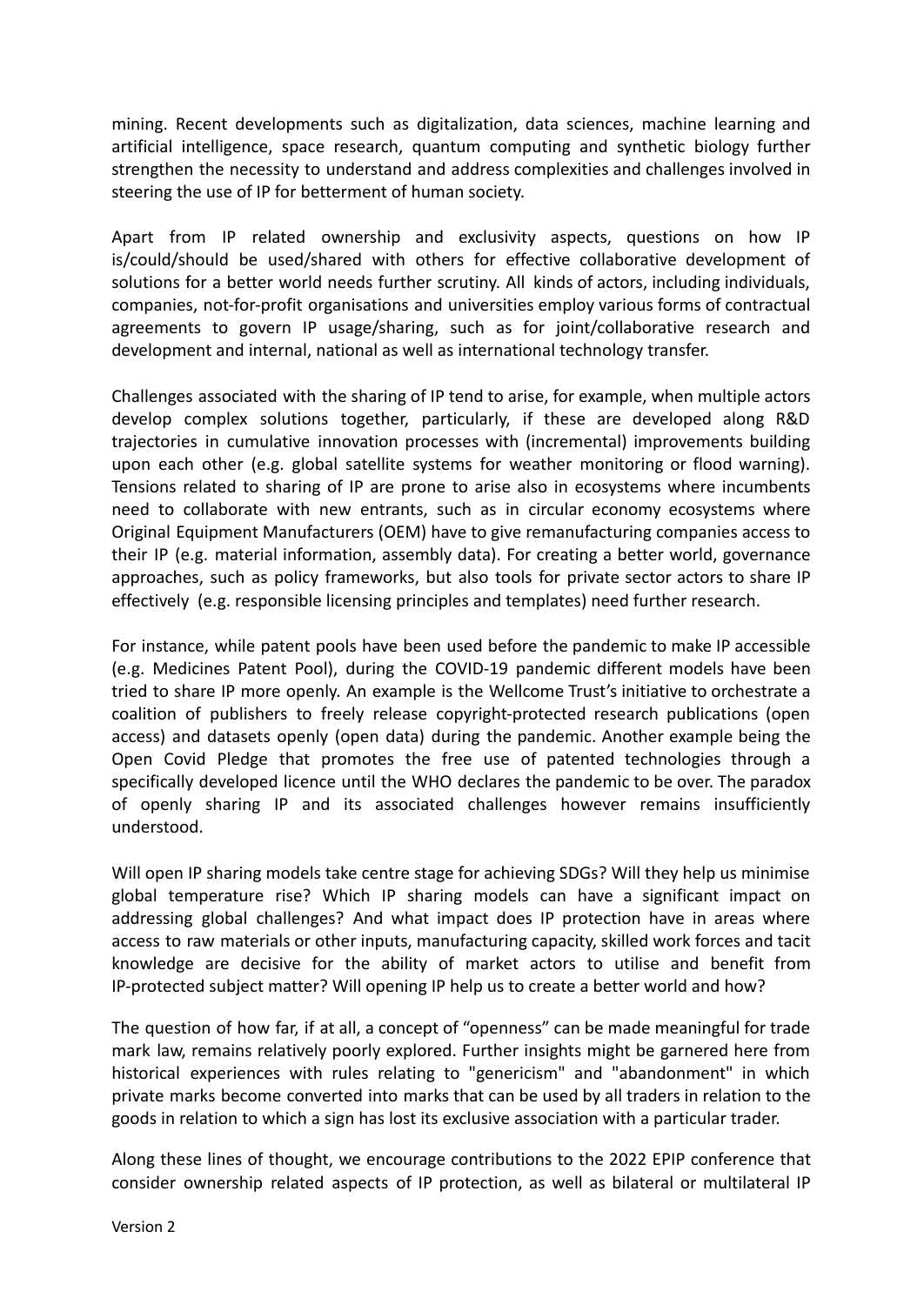sharing models/approaches (e.g. licensing, open source/access/data) and policies/frameworks on use of IP to help address global challenges, such as promoting the SDGs, ending the COVID-19 pandemic, achieving climate neutrality or Carbon Net Zero, whether in the context of low/middle/high income countries.

We invite submissions related to all types of IP, including informal IP assets (e.g. data, algorithms, contracts) not limited to the economic, managerial, legal and political aspects of the following conference theme related topics:

- Conceptions, definitions, typologies and measures for IP openness (open science, open research, open source, open access, open data, etc.)
- Approaches, methods and measures for assessing the social and environmental value/impact/contributions of IP
- IP openness in the context of global challenges, sustainable development goals (SDGs), sustainability transitions, carbon net zero, climate change mitigation or adaptation (CCMA) technologies, green innovation, and circular economy
- Roles of IP rights not limited to patents, but also copyright, trade marks and other rights towards creating a better world
- Novel models, approaches and mechanisms (bilateral or multilateral) for sharing IP, such as licensing, contracts, patent pools, open-source models, crowdsourcing and patent pledges
- IP, licensing and technology transfer models, such as within and between Global North and South economies, including technology protected by trade secrets rather than patents
- Differences with regards to IP as incentives for inventors and investors and licensing principles between climate change adaptation and mitigation technologies to help developing/deploying them at scale
- IP challenges in sustainability transitions, i.e. substituting less sustainable technologies with new ones, e.g. phasing out fossil fuels and phasing in renewable energy
- IP policy instruments, such as for achieving Carbon Net Zero/Carbon Neutrality, or to support low- and middle- income countries (LMIC) becoming (local-led) innovators for climate change adaptation technologies
- IP related mechanisms to implement the Paris Agreement, in particular those in support of transfer and diffusion of CCMA technologies
- Analysis of national IP policies to achieve Carbon Net Zero, or sustainability targets
- IP challenges for SMEs leading Europe's twin transitions to green and digital economies, but also for addressing global challenges and post-COVID recovery
- Analysis of IP rights regimes of LMIC for facilitating SDGs
- The role of IP for access vis-à-vis other factors, and its potential to increase or reduce global inequalities
- The role of open data for sustainable development and sustainable entrepreneurship
- The relationship between IP protection and the need to ensure the transparency and portability of personal data and the explainability of its use especially in online platforms
- Open IP and licensing strategies for data-driven and sustainable business models, particularly for emerging technologies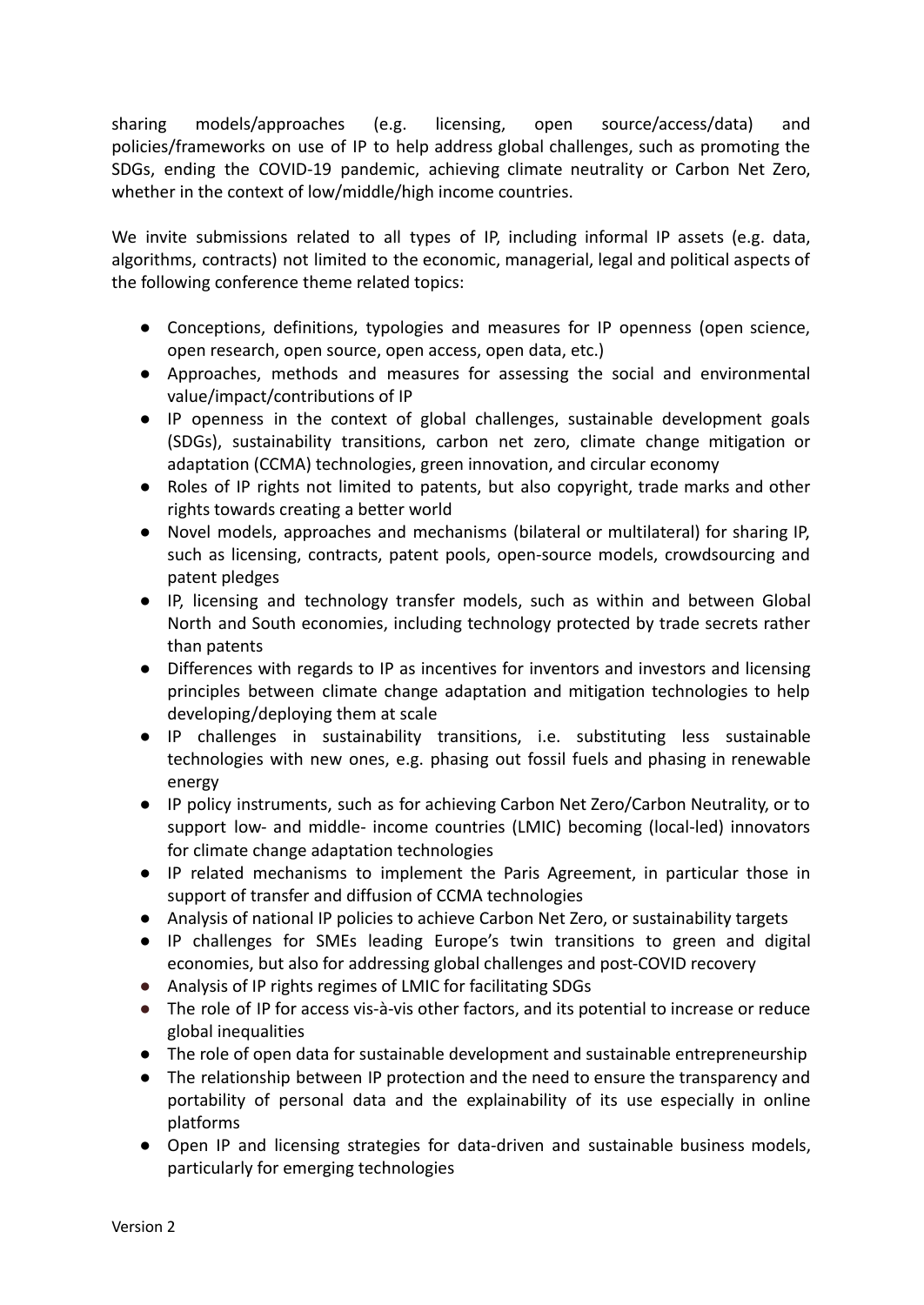- IP challenges (e.g. tensions, uncertainties, risks) and frameworks/models/approaches to govern competition and collaboration (co-opetition), e.g. by small/large companies, incumbents/new entrants when (jointly) addressing global challenges
- New datasets, measures, econometric analyses and IP analytics approaches (e.g. machine learning/artificial intelligence) for addressing global challenges, e.g. utilising Y02 patent classes

#### **SUBMISSION GUIDELINES**

We invite two types of submissions:

- ✔ **Full papers or extended abstracts:** Preference will be given to full paper submissions. Both theoretical/conceptual and empirical papers are welcomed, using a range of methods. We encourage original papers from, but not limited to legal, economics, management, political and engineering sciences, particularly calling for interdisciplinary contributions. There is no required length or structure for submissions. Conditional on acceptance, as a general rule, presenters can only present one paper at the EPIP conference. In the submission system, please indicate whether your submission is also eligible for:
	- 1) The Young Scholar EPIP Award (only full papers considered)
	- 2) Any sponsored/themed session
	- 3) PhD workshop
- ✔ **Proposal for themed sessions:** A proposal of approximately 500 (but not more than 1000) words for a dedicated session focusing on a specific topic of interest within the purview of the broader conference theme. Theme proposals should mention potential contributions (or how they will be sought) and a list of potential participants.

If you are considering other types of submissions that might be of interest (e.g. industrial case studies, practitioner papers, workshops), please contact the organisers at [submissions@epip2022.org.](mailto:submissions@epip2022.org)

All submissions will be peer reviewed and must be made via the submission system that will be made accessible from the conference website ([www.epip2022.org](http://www.epip2022.org)).

#### **YOUNG SCHOLARS AWARDS**

The EPIP Association awards Young Scholars Awards, typically for the best full papers submitted by PhD students in economics/management and law (500 Euros each). Further details will be made available on the conference website.

#### **PHD WORKSHOP**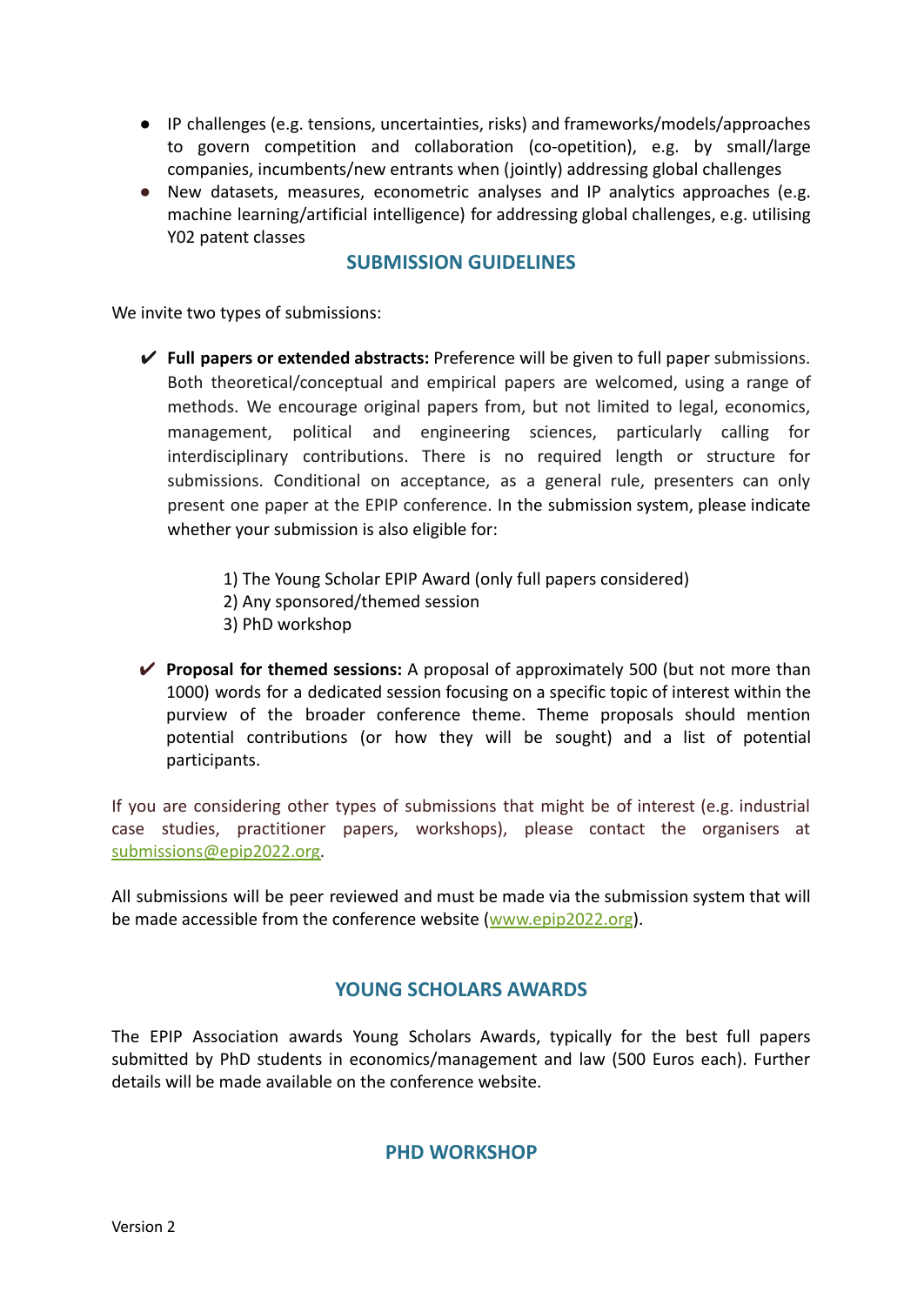A dedicated PhD workshop will be held on Wednesday 14 September 2022, preceding the conference. PhD students will be eligible to attend at **no extra cost, if they register**. The workshop will focus on empirical methods. Please also note that the EPIP association can support PhD students through reduced registration fees. More information will be made available on the conference website.

For questions about the PhD workshop, please contact us at [phdworkshop@epip2022.org](mailto:phdworkshop@epip2022.org) **DEADLINES AND KEY DATES**

| Submissions open:                  | 1 February 2022      |
|------------------------------------|----------------------|
| Deadline for all submission types: | <b>30 April 2022</b> |
| Review outcome:                    | Mid-June 2022        |
| PhD Workshop date:                 | 14 September 2022    |
| Main conference dates:             | 15-16 September 2022 |

**Please note:** On Friday, 16 September the LML/CeBIL Symposium on Repositioning Drugs will also take place in Cambridge.

### **ACADEMIC COMMITTEE**



**Associate Professor Frank Tietze** Innovation and IP Management (IIPM) Laboratory, Institute for Manufacturing, Department of Engineering, University of Cambridge



**Professor Henning Grosse Ruse-Khan** Centre for Intellectual Property and Information Law (CIPIL), Faculty of Law, University of Cambridge



**Dr Pratheeba Vimalnath** Innovation and IP Management (IIPM) Laboratory, Institute for Manufacturing, Department of Engineering, University of Cambridge



**Professor Lionel Bently** Centre for Intellectual Property and Information Law (CIPIL), Faculty of Law, University of Cambridge



**Associate Professor David Erdos** Centre for Intellectual Property and Information Law (CIPIL), Faculty of Law, University of Cambridge